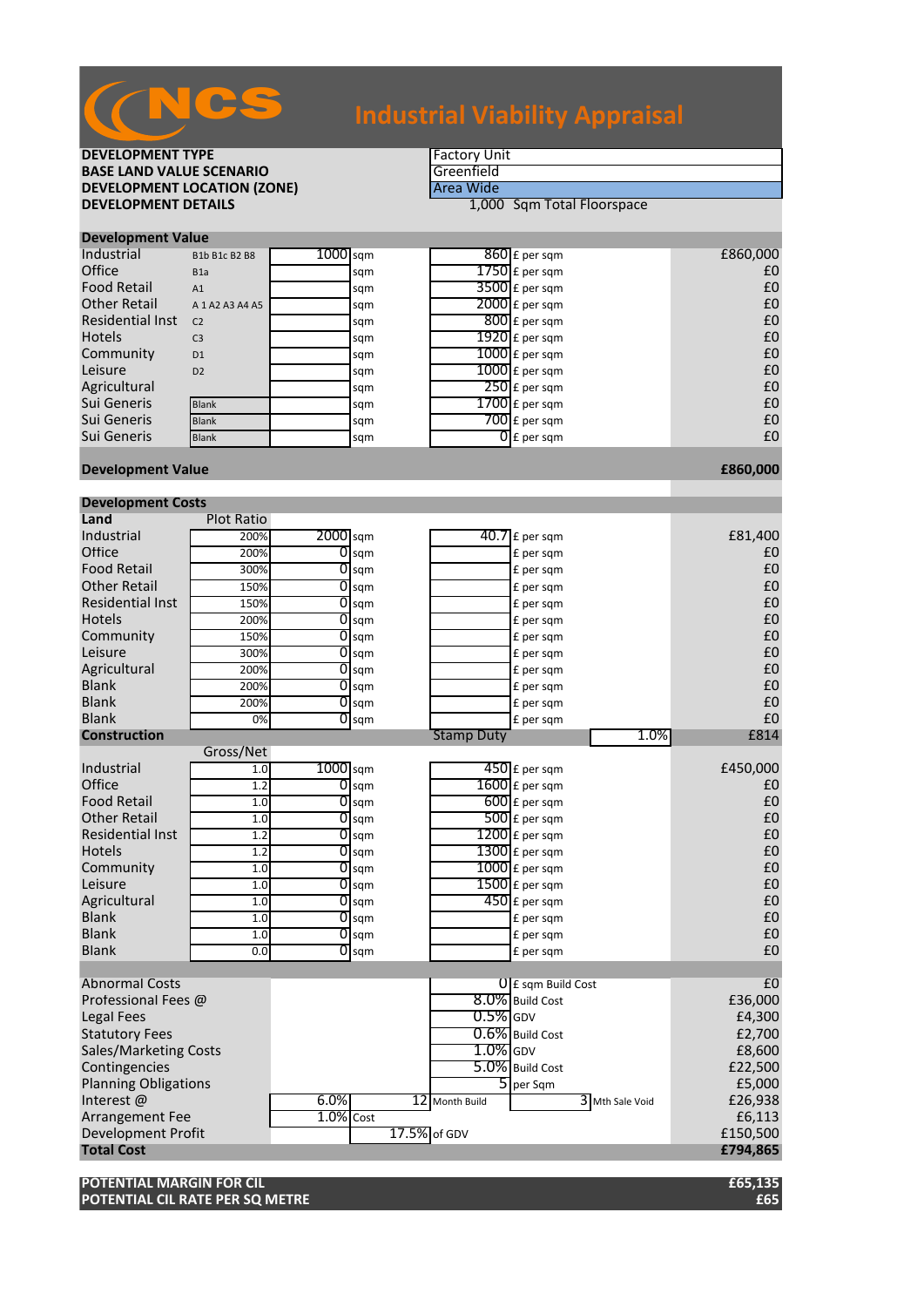

# **Industrial Viability Appraisal**

## **DEVELOPMENT TYPE**<br> **BASE LAND VALUE SCENARIO BASE LAND VALUE SCENARIO**<br> **DEVELOPMENT LOCATION (ZONE) EXPRESSION AND A LOCATION (ZONE) DEVELOPMENT LOCATION (ZONE)**<br>DEVELOPMENT DETAILS

1,000 Sqm Total Floorspace

|  | <b>Development Value</b> |  |
|--|--------------------------|--|
|--|--------------------------|--|

| Industrial              | B1b B1c B2 B8       | $1000$ sqm |     | $860$ £ per sqm          | £860,000 |
|-------------------------|---------------------|------------|-----|--------------------------|----------|
| Office                  | B <sub>1</sub> a    |            | sqm | $1750$ $E$ per sqm       | £C       |
| <b>Food Retail</b>      | A1                  |            | sqm | $3500$ E per sqm         | £C       |
| <b>Other Retail</b>     | A 1 A 2 A 3 A 4 A 5 |            | sqm | $2000$ £ per sqm         | £C       |
| <b>Residential Inst</b> | C <sub>2</sub>      |            | sqm | $800$ E per sqm          | £C       |
| <b>Hotels</b>           | C <sub>3</sub>      |            | sqm | $1920$ £ per sqm         | £C       |
| Community               | D <sub>1</sub>      |            | sqm | $1000$ E per sqm         | £C       |
| Leisure                 | D <sub>2</sub>      |            | sqm | $1000$ $E$ per sqm       | £C       |
| Agricultural            |                     |            | sqm | $250$ £ per sqm          | £C       |
| Sui Generis             | <b>Blank</b>        |            | sqm | $1700$ £ per sqm         | £C       |
| Sui Generis             | <b>Blank</b>        |            | sqm | $700$ £ per sqm          | £C       |
| Sui Generis             | <b>Blank</b>        |            | sqm | $\overline{0}$ E per sqm | £C       |

#### **Development Value £860,000**

**Development Costs**

| Development Costs            |                   |                |                     |                   |                    |          |
|------------------------------|-------------------|----------------|---------------------|-------------------|--------------------|----------|
| Land                         | <b>Plot Ratio</b> |                |                     |                   |                    |          |
| Industrial                   | 200%              | $2000$ sqm     |                     |                   | 80 £ per sqm       | £159,800 |
| Office                       | 200%              |                | $\overline{0}$ sqm  |                   | £ per sqm          | £0       |
| <b>Food Retail</b>           | 300%              | 0              | sqm                 |                   | £ per sqm          | £0       |
| <b>Other Retail</b>          | 150%              | 0              | sqm                 |                   | £ per sqm          | £0       |
| <b>Residential Inst</b>      | 150%              |                | $\overline{0}$ sqm  |                   | £ per sqm          | £0       |
| <b>Hotels</b>                | 200%              |                | $0 \, \mathrm{sgm}$ |                   | £ per sqm          | £0       |
| Community                    | 150%              | 0              | sqm                 |                   | £ per sqm          | £0       |
| Leisure                      | 300%              | 0              | sqm                 |                   | £ per sqm          | £0       |
| Agricultural                 | 200%              | 01             | sqm                 |                   | £ per sqm          | £0       |
| <b>Blank</b>                 | 200%              |                | $\overline{O}$ sqm  |                   | £ per sqm          | £0       |
| <b>Blank</b>                 | 200%              | 0              | sqm                 |                   | £ per sqm          | £0       |
| <b>Blank</b>                 | 0%                |                | $0$ sqm             |                   | £ per sqm          | £0       |
| <b>Construction</b>          |                   |                |                     | <b>Stamp Duty</b> | 1.0%               | £1,598   |
|                              | Gross/Net         |                |                     |                   |                    |          |
| Industrial                   | 1.0               | $1000$ sqm     |                     |                   | $450$ £ per sqm    | £450,000 |
| Office                       | 1.2               | $\overline{0}$ | sqm                 |                   | 1600 £ per sqm     | £0       |
| <b>Food Retail</b>           | 1.0               | 01             | sqm                 |                   | $600$ £ per sqm    | £0       |
| <b>Other Retail</b>          | 1.0               | 0              | sqm                 |                   | $500$ £ per sqm    | £0       |
| <b>Residential Inst</b>      | 1.2               | 0              | sqm                 |                   | $1200$ £ per sqm   | £0       |
| <b>Hotels</b>                | 1.2               | 01             | sqm                 |                   | 1300 £ per sqm     | £0       |
| Community                    | 1.0               |                | $0$ sqm             |                   | $1000$ $f$ per sqm | £0       |
| Leisure                      | 1.0               | 0              | sqm                 |                   | 1500 £ per sqm     | £0       |
| Agricultural                 | 1.0               | 0              | sqm                 |                   | $450$ £ per sqm    | £0       |
| <b>Blank</b>                 | 1.0               |                | $\overline{O}$ sqm  |                   | £ per sqm          | £0       |
| <b>Blank</b>                 | 1.0               |                | $\overline{0}$ sqm  |                   | £ per sqm          | £0       |
| <b>Blank</b>                 | 0.0               |                | $\overline{0}$ sqm  |                   | £ per sqm          | £0       |
|                              |                   |                |                     |                   |                    |          |
| <b>Abnormal Costs</b>        |                   |                |                     |                   | O E sqm Build Cost | £0       |
| Professional Fees @          |                   |                |                     |                   | 8.0% Build Cost    | £36,000  |
| <b>Legal Fees</b>            |                   |                |                     |                   | $0.5\%$ GDV        | £4,300   |
| <b>Statutory Fees</b>        |                   |                |                     |                   | 0.6% Build Cost    | £2,700   |
| <b>Sales/Marketing Costs</b> |                   |                |                     |                   | $1.0\%$ GDV        | £8,600   |
| Contingencies                |                   |                |                     |                   | 5.0% Build Cost    | £22,500  |
| <b>Planning Obligations</b>  |                   |                |                     |                   | 5 per Sqm          | £5,000   |
| Interest@                    |                   | 6.0%           |                     | 12 Month Build    | 3 Mth Sale Void    | £33,089  |
| <b>Arrangement Fee</b>       |                   | $1.0\%$ Cost   |                     |                   |                    | £6,905   |
| Development Profit           |                   |                |                     | 17.5% of GDV      |                    | £150,500 |
| <b>Total Cost</b>            |                   |                |                     |                   |                    | £880,992 |
|                              |                   |                |                     |                   |                    |          |

**POTENTIAL MARGIN FOR CIL -£20,992 POTENTIAL CIL RATE PER SQ METRE**